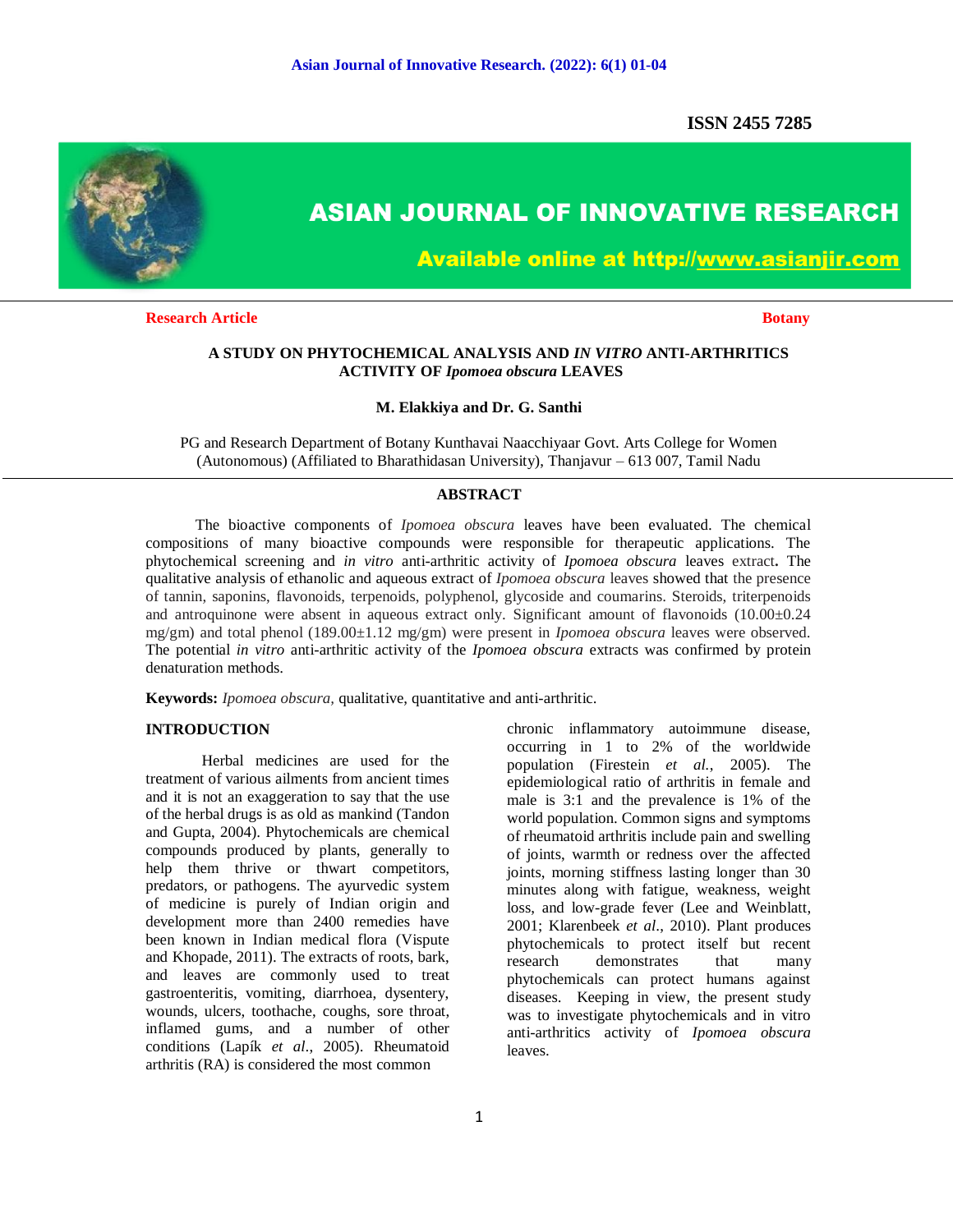#### **MATERIALS AND METHODS Collection of plant materials**

The Ipomoea obscura were collected from Kelakavatagkurichiy, Ariyalur district, Tamil Nadu, India during March 2022. The collected leaves were washed several times with distilled water to remove the traces of impurities from the leaves. Then examined carefully, old infected and fungus damaged portion of the leaves were removed. Healthy leaves were dried in room temperature and grind using grinder mixture. The powder was stored for further analysis

## **Preparation of plant extract**

1 gram of the powder of Ipomoea obscura leaves were transferred in to different conical flask (250ml). The conical flask containing 50ml of different ethanol and water. The conical flask containing Ipomoea obscura leaves were shaken well for 30 minutes by free hand. After 24 hrs, the extracts were filtered using Whatman filter paper No.1 and filtrate is used for further analysis.

# **Phytochemical screening**

Chemical tests were carried out on the extract using standard procedures to identify the constituents as described by Sofowara (1993), Trease and Evans (1989) and Harborne (1973 and 1984). Total phenols estimated by the method of Edeoga *et al*., (2005). Flavonoid determine by the method of Bohm and Kocipai-Abyazan (1994). Alkaloid determine by the method of Harbone (1973). Tannin determinated by Van-Burden and Robinson (1981) method.

# *In vitro* **Antiarthritics activity**

 *In vitro* anti-arthritics activity was carried out by egg albumin and bovine serum albumin (protein) denaturation methods (Sangita Chandra *et al.* 2012).

#### **RESULTS AND DISCUSSION Qualitative phytochemical analysis**

 The qualitative phytochemical screening of the leaves of *Ipomea obscura* study was carried out on the Ipomoea obscura leaves extract revealed the presence of medicinally active constituents. The phytochemical characters investigated and summarized in Table 1. The presence of tannin, saponins, alkaloids, flavonoids, terpenoids, polyphenol, glycoside and coumarins while steroids, anthroquinone and triterpenoids were absent in ethanol and aqueous extract.

## **Quantitative phytochemical analysis**

 Table 2 shows total of flavonoids  $(10.00\pm0.24 \text{ mg/cm})$ , total phenol  $(189.00\pm1.12 \text{ m})$ mg/gm), alkaloids (30.23±3.11) and Tannin  $(18.02\pm2.03)$  were present in Ipomoea obscura leaves.

| S. No | Phytochemicals  | <b>Aqueous extract</b> | <b>Ethanol</b> extract |
|-------|-----------------|------------------------|------------------------|
|       | Alkaloids       | $++$                   | $^{+}$                 |
| 2     | Antroquinone    |                        |                        |
| 3     | Coumarins       | $^{+}$                 | $^{+}$                 |
| 4     | Flavonoids      | $+$                    | $^{+}$                 |
| 5     | Glycosides      | $^{+}$                 | $^{+}$                 |
| 6     | Polyphenol      | $++$                   | $++$                   |
| 7     | Saponin         | $++$                   | $++$                   |
| 8     | <b>Steroids</b> |                        |                        |
| 9     | Tannin          | $++$                   | $++$                   |
| 10    | Terpenoids      | $^{+}$                 | $^{+}$                 |
| 11    | Triterpeniods   |                        |                        |

**Table 1: Qualitative phytochemical analysis of** *Ipomoea obscura* **leaves extract**

(+) Presence, (++) High concentrations and (–) Absences

**Table 2: Quantitative estimation of** *Ipomoea obscura* **leaves** 

| S. No | Phytochemicals | <b>Results (mg/gm)</b> |
|-------|----------------|------------------------|
|       | Alkaloids      | $30.02 + 3.11$         |
|       | Flavonoids     | $10.00 \pm 0.24$       |
|       | Tannin         | $18.02 \pm 2.03$       |
|       | Total phenol   | $189.00 \pm 1.12$      |

Values are expressed as mean  $\pm$  SD for triplicates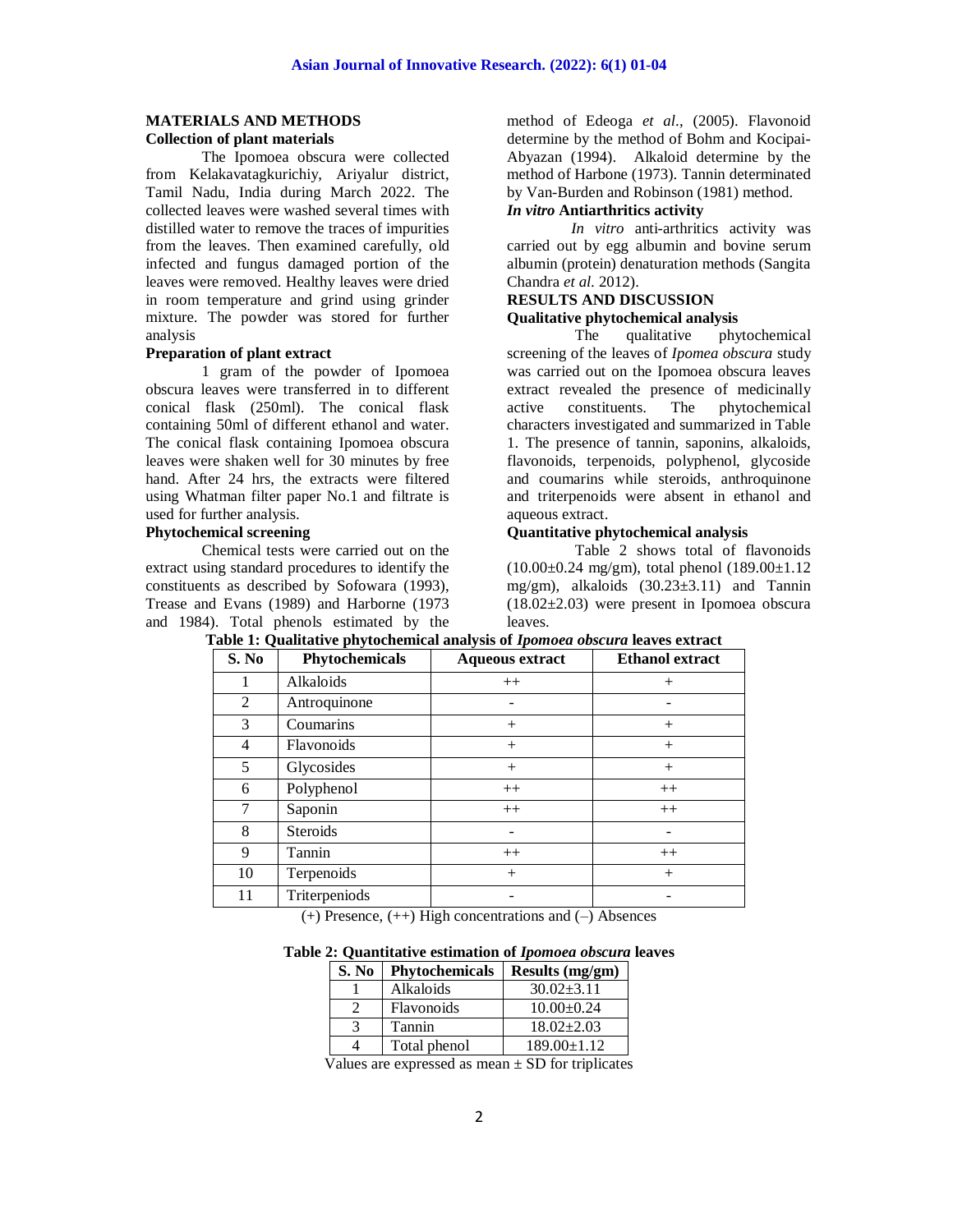Plants are a great concern for drug discovery exploration and a major source of our modern medicine. About 25% of modern medicines are derived from a plant source and merely 5-15% of plants have been investigated for their medicinal use (Gurnani *et al.,* 2014). Nowadays, natural plants, herbal medicines, phytomedicines, and functional foods are extensively studied by scientists all over the world which resulted with the lucrative therapeutic potentials such as antidiabetic (Chen *et al.,* 2018). The phytochemicals and use of

phytochemicals is increasing more because of the harmful side effects of the synthetic compounds (Vikram *et al.,* 2014).

# *In vitro* **anti-arthritic activity**

 The alcoholic extract of *Ipomoea obscura* leaves confirmed the anti-arthritic activity through protein denaturation method using Egg albumin and Bovine Serum albumin. The highest activity in 87.65±0.82 and 89.23 $\pm$ 1.38 % for 500 $\mu$ g/ml were observed in Egg albumin and Bovine Serum albumin (Figure 1 and 2).



**Figure 1:** *In vitro* **anti-arthritic activity of** *Ipomoea obscura* **leaves (Egg albumin)**



**Figure 2:** *In vitro* **anti-arthritic activity of** *Ipomoea obscura* **leaves (Bovine Serum albumin)**

Divya Singh *et al* (2013) examined anti-arthritic Activity of seed extract of *Pongamia pinnata* (L.) Pierre by *in vitro* model. Susmitha Sudevan *et al.,* (2015) investigation exposed that the extracts of *Acmella Oleracea* have potent phytochemical and anti-arthritic activity which explains its use in traditional system of medicines. Hence, in the present study the protein denaturation bioassay was selected for *in vitro* assessment of anti-arthritic property *Ipomoea obscura* leaves. Denaturation of tissue proteins is one of the well-documented causes of

inflammatory and arthritic diseases (Grant *et al.,* 1970).

#### **CONCLUSION**

The *Ipomoea obscura* leaves has rich source of phytochemicals and possess potential anti-arthritic activity. The results of the study concluded that *Ipomoea obscura* leaves may be used for the treatment of arthritics. The potential *in vitro* anti-arthritic activity of the *Ipomoea obscura* extracts was confirmed by egg albumin and bovine serum albumin (protein) denaturation methods.